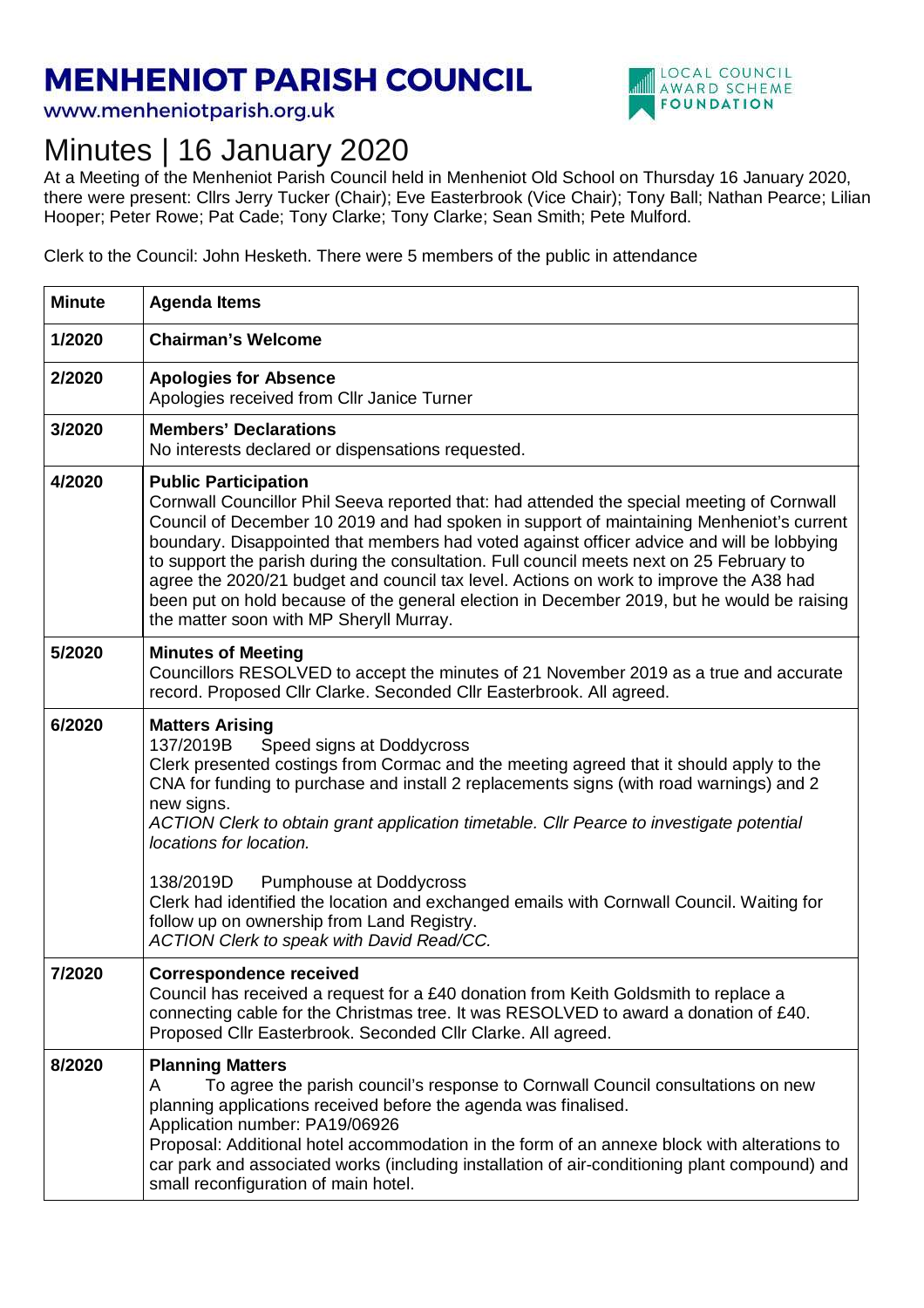| Location: Premier Inn Haviland Road Liskeard Cornwall PL14 3FG<br>Councillors have previously supported this application in October 2019. They noted that the<br>Sustainable Energy Strategy Report had been submitted and that performance outputs<br>outperform the statutory requirements.<br>ACTION Clerk to feedback to Planning Officers on reducing the impact of glare from outdoor<br>lighting on the south-west corner of the site.                                                                                                                             |
|---------------------------------------------------------------------------------------------------------------------------------------------------------------------------------------------------------------------------------------------------------------------------------------------------------------------------------------------------------------------------------------------------------------------------------------------------------------------------------------------------------------------------------------------------------------------------|
| Application PA19/09497<br>Proposal Extension and remodelling to provide ancillary living accommodation.<br>Location North Treviddo Barn Horningtops Liskeard Cornwall<br>It was RESOLVED to support this application. Proposed Cllr Tucker. Seconded Cllr Clarke.<br>All agreed. In making their decision, councillors noted that the remote location would not<br>impact on the surrounding area and that the design and materials used were appropriate to<br>the existing dwelling.                                                                                    |
| Application PA19/10567<br>Proposal Listed Building Consent to replace the wooden barge boards on the two gable ends<br>of the property with natural slate<br>Location Trengrove House Merrymeet Liskeard Cornwall<br>It was RESOLVED to support this application. Proposed CIIr Pearce. Seconded CIIr Hooper.<br>All agreed. Councillors took account of the guidelines issued by Cornwall planners in<br>assessing the criteria for protecting listed buildings and are content that the proposal remains<br>sympathetic to the main building and its special character. |
| Application PA19/10901<br>Proposal Listed Building Consent for the retrospective consent to repair and maintain the<br>roof and walls of barns.<br>Location Trengrove House Merrymeet Liskeard Cornwall<br>It was RESOLVED to support this application. Proposed CIIr Easterbrook. Seconded CIIr<br>Pearce. All agreed. Councillors took account of the guidelines issued by Cornwall planners in<br>assessing the criteria for protecting listed buildings and are content that the proposal remains<br>sympathetic to the main building and its special character.      |
| Any applications received by Cornwall Council by the time of the meeting. Information<br>Β<br>only.<br>Application PA19/11290<br>Proposal Change of use of open air storage yard to LPG bottle storage yard with associated<br>engineering works.<br>Location Land south of Wheal Honey, Menheniot PL14 3RG<br>ACTION To be included on next agenda                                                                                                                                                                                                                       |
| Planning applications approved by Cornwall Council.<br>С<br>PA19/08698 APPROVED<br>Applicant: Mr Robert Sneyd<br>Location: Coldrenick Menheniot Liskeard Cornwall PL14 3RQ<br>Proposal: Conversion of outbuildings to dwelling                                                                                                                                                                                                                                                                                                                                            |
| PA19/02532/PREAPP Closed - advice given<br>Location: Land Near Scawns House Menheniot Cornwall<br>Proposal: Pre-application advice for an alternative proposal for dwelling on same site as per<br>recent approval PA19/00896                                                                                                                                                                                                                                                                                                                                             |
| Planning applications refused by Cornwall Council or withdrawn by the applicant.<br>D<br>None refused.                                                                                                                                                                                                                                                                                                                                                                                                                                                                    |
| <b>Financial Matters</b>                                                                                                                                                                                                                                                                                                                                                                                                                                                                                                                                                  |

**9/2020 Financial Matters**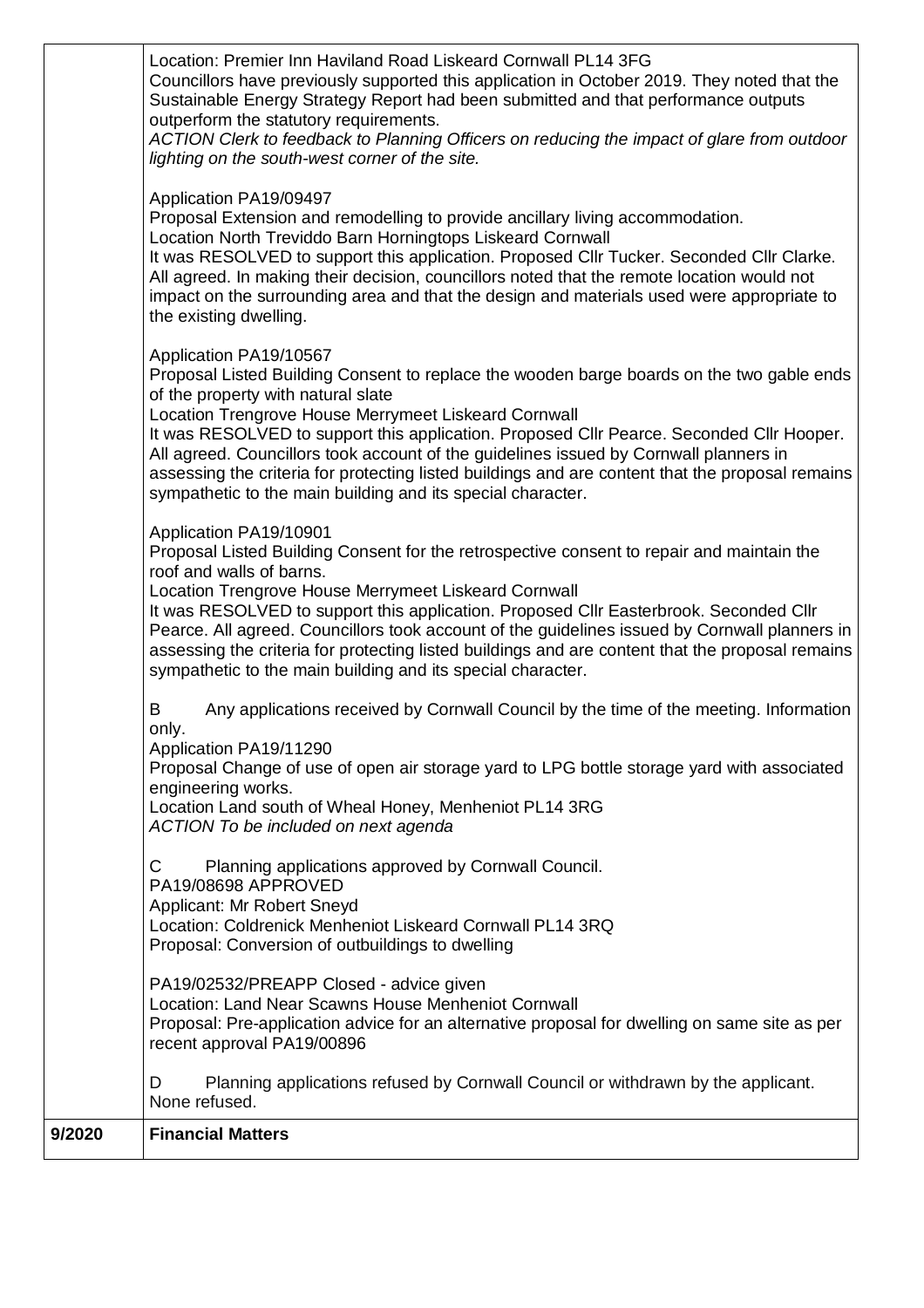| <b>Date</b>                                                | Payee                                                                                                      | <b>Description</b>                                                                                                                                                                                                                                                                                                                                                                                                                                                                                                            | CQ         | £                   |
|------------------------------------------------------------|------------------------------------------------------------------------------------------------------------|-------------------------------------------------------------------------------------------------------------------------------------------------------------------------------------------------------------------------------------------------------------------------------------------------------------------------------------------------------------------------------------------------------------------------------------------------------------------------------------------------------------------------------|------------|---------------------|
| 16/01/2020                                                 | Steve Moon                                                                                                 | Toilet cleaning                                                                                                                                                                                                                                                                                                                                                                                                                                                                                                               | 1930       | 1245.00             |
| 16/01/2020                                                 | Peter Rowe                                                                                                 | Allotment rental                                                                                                                                                                                                                                                                                                                                                                                                                                                                                                              | 1931       | 80.00               |
| All cheque payments today                                  |                                                                                                            |                                                                                                                                                                                                                                                                                                                                                                                                                                                                                                                               |            | 1,325.00<br>£       |
|                                                            |                                                                                                            |                                                                                                                                                                                                                                                                                                                                                                                                                                                                                                                               |            |                     |
|                                                            | <b>Bank Payments Schedule including Debit Card</b>                                                         |                                                                                                                                                                                                                                                                                                                                                                                                                                                                                                                               |            |                     |
| <b>Date</b>                                                | Payee                                                                                                      | <b>Description</b>                                                                                                                                                                                                                                                                                                                                                                                                                                                                                                            | Pay        | £                   |
| 12/12/2019                                                 | John Hesketh                                                                                               | <b>Expenses</b>                                                                                                                                                                                                                                                                                                                                                                                                                                                                                                               | <b>OLB</b> | 223.05              |
| 03/12/2019                                                 | <b>Post Office</b>                                                                                         | <b>PPSA</b>                                                                                                                                                                                                                                                                                                                                                                                                                                                                                                                   | <b>DC</b>  | 7.32                |
| 04/12/2019                                                 | <b>SLCC Conference</b>                                                                                     | Training                                                                                                                                                                                                                                                                                                                                                                                                                                                                                                                      | <b>DC</b>  | 90.00               |
| 16/12/2019                                                 | <b>Cornish Times</b>                                                                                       | Advertising                                                                                                                                                                                                                                                                                                                                                                                                                                                                                                                   | <b>DC</b>  | 111.00              |
| 16/12/2019                                                 | <b>Trinity Mirror</b>                                                                                      | Advertising                                                                                                                                                                                                                                                                                                                                                                                                                                                                                                                   | <b>DC</b>  | 123.48              |
| 16/12/2019                                                 | <b>Salaries</b>                                                                                            | <b>Clerk &amp; Cleaner</b>                                                                                                                                                                                                                                                                                                                                                                                                                                                                                                    | <b>OLB</b> | 705.90              |
| 16/12/2019                                                 | <b>HMRC</b>                                                                                                | <b>PAYE</b>                                                                                                                                                                                                                                                                                                                                                                                                                                                                                                                   | <b>OLB</b> | 114.60              |
| 03/12/2019                                                 | <b>Menheniot Sports Assn</b>                                                                               | Grant                                                                                                                                                                                                                                                                                                                                                                                                                                                                                                                         | <b>OLB</b> | 400.00              |
| 21/01/2020                                                 | Royal British Legion                                                                                       | Remembrance wreath                                                                                                                                                                                                                                                                                                                                                                                                                                                                                                            | <b>OLB</b> | 25.00               |
| 21/01/2020                                                 | Peake GB                                                                                                   | waste disposal (annual)                                                                                                                                                                                                                                                                                                                                                                                                                                                                                                       | <b>OLB</b> | 114.00              |
| 21/01/2020                                                 | <b>SSE Enterprise</b>                                                                                      | Street lighting maintenance                                                                                                                                                                                                                                                                                                                                                                                                                                                                                                   | <b>OLB</b> | 48.60               |
| 21/01/2020                                                 | <b>HMRC</b>                                                                                                | <b>PAYE</b>                                                                                                                                                                                                                                                                                                                                                                                                                                                                                                                   | <b>OLB</b> | 102.00              |
| 21/01/2020                                                 | Staff payments                                                                                             | <b>Salaries</b>                                                                                                                                                                                                                                                                                                                                                                                                                                                                                                               | <b>OLB</b> | 655.50              |
| 30/11/2020                                                 | <b>Cornwall Council</b>                                                                                    |                                                                                                                                                                                                                                                                                                                                                                                                                                                                                                                               |            |                     |
| <b>Date</b>                                                | Payer                                                                                                      | <b>Description</b>                                                                                                                                                                                                                                                                                                                                                                                                                                                                                                            |            | £                   |
|                                                            |                                                                                                            | Interest                                                                                                                                                                                                                                                                                                                                                                                                                                                                                                                      |            | 40.95               |
| 11/11/2020                                                 | Lloyds Bank                                                                                                | <b>Interest</b>                                                                                                                                                                                                                                                                                                                                                                                                                                                                                                               |            | 0.96                |
| 09/12/2019                                                 | Lloyds Bank                                                                                                | <b>Interest</b>                                                                                                                                                                                                                                                                                                                                                                                                                                                                                                               |            | 0.86                |
| 31/12/2019<br>All bank receipts this period                | <b>Cornwall Council</b>                                                                                    | Interest                                                                                                                                                                                                                                                                                                                                                                                                                                                                                                                      |            | 44.64<br>87.41<br>£ |
| £91,712.36 in its accounts.<br>D<br>Е                      | Update on Procurement for Ground Maintenance<br>News; notices had been placed on both parish noticeboards. | At the close of business on 31 December 2019, the parish council showed a balance of<br>A councillor will be invited to review bank payments from the previous month<br>Cllr Pearce reviewed a sample of recent cheque payments and clearances.<br>Clerk reported that the schedule of works was progressing according to timetable: tender<br>documents had been published on the council's website on 1 January 2020 and promoted on<br>its Facebook page; advertisements appeared in the Cornish Times and Western Morning |            |                     |
| <b>Councillors' Reports</b><br><b>Chair's Agenda Items</b> | parked vehicle containing damaged cars.<br><b>ACTION Clerk to report matter to PCSO Steve Edser</b>        | Cllr Rowe asked that reports are made concerning the blocking of lower Trewint Road by a                                                                                                                                                                                                                                                                                                                                                                                                                                      |            |                     |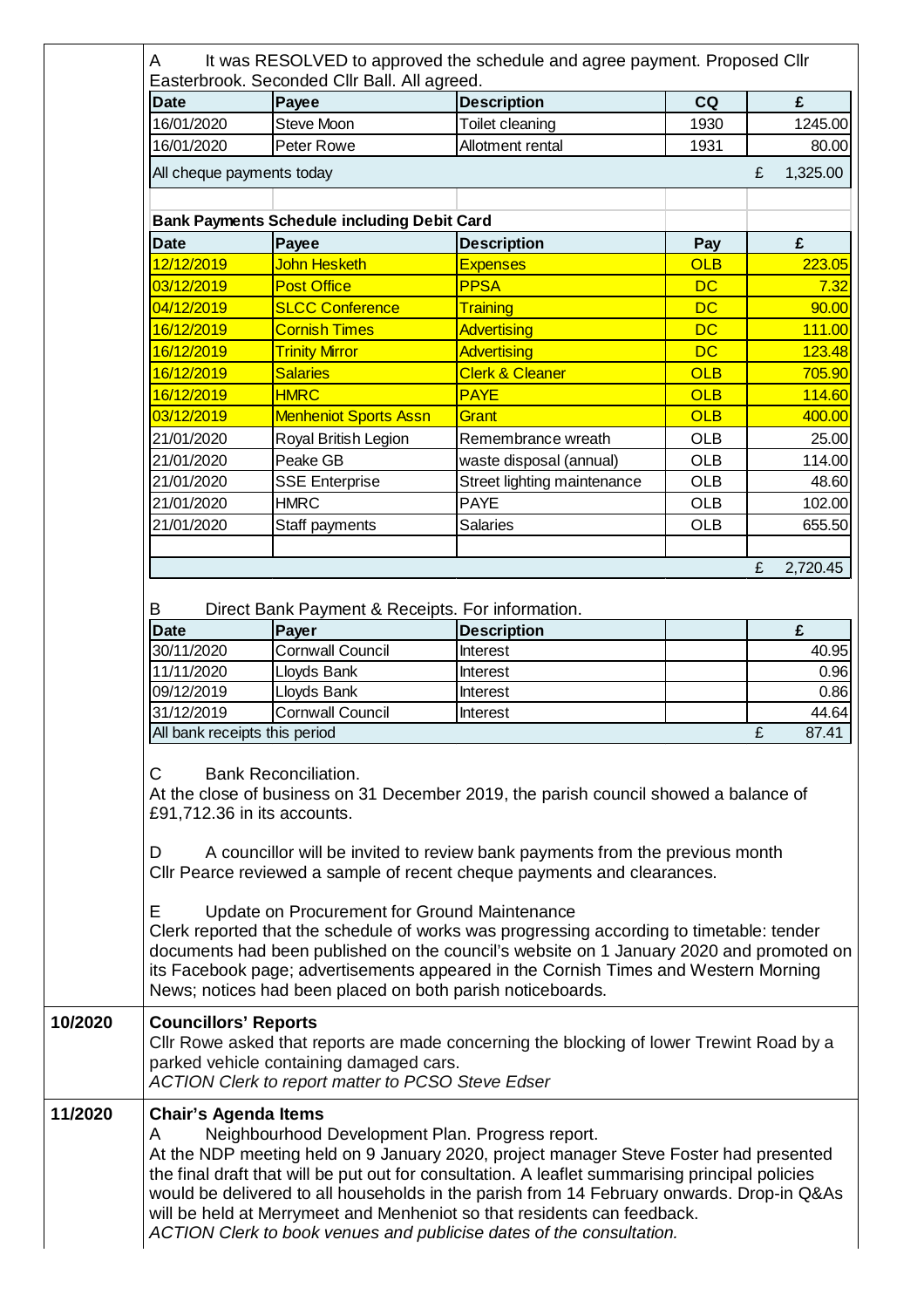|         | <b>Community Governance Review</b><br>B<br>Chair referred to Cllr Seeva's report (Item 4/2020) and asked that a meeting of the Working<br>Group be called to agree a way forward. Cllrs Smith and Mulford agreed to join the working<br>group (Agreed after the following item)<br>ACTION Clerk to draft agenda and book meeting space for the CGR Working Group                                                                                                                                                                                                                                |  |  |  |
|---------|-------------------------------------------------------------------------------------------------------------------------------------------------------------------------------------------------------------------------------------------------------------------------------------------------------------------------------------------------------------------------------------------------------------------------------------------------------------------------------------------------------------------------------------------------------------------------------------------------|--|--|--|
|         | Resignations from the parish council<br>C<br>Mr Pete Mulford attended as a prospective councillor for the parish. Mr Mulford explained<br>that he had a special interest in ICT and social media and has experience of training and<br>coaching groups of people. He has an interest in the climate emergency. It was RESOLVED<br>to co-opt Mr Mulford as parish councillor. Proposed Cllr Tucker. Seconded Cllr Clarke. All<br>agreed. Mr Mulford signed his Declaration of Acceptance of Office. The Chair welcomed Cllr<br>Mulford to the council and invited him to join the meeting.       |  |  |  |
|         | Incident Training for councillors<br>D<br>Cllrs Clarke & Ball agreed to deliver a training session on use of the Incident Reporting Form<br>prior to the next public meeting on 20 February at 7pm.<br><b>ACTION Clerk to circulate details to councillors</b>                                                                                                                                                                                                                                                                                                                                  |  |  |  |
|         | Flooding in village centre<br>Е<br>Discussions have been ongoing between stakeholders in the village about steps that could<br>be taken to mitigate the effect of flooding around the junction of Trewint Road and Mine Hill.                                                                                                                                                                                                                                                                                                                                                                   |  |  |  |
|         | VE Day 75th Anniversary<br>F<br>Councillors were invited to submit proposals to mark the anniversary on 8 May 2020.<br>ACTION Clerk to add to next agenda.                                                                                                                                                                                                                                                                                                                                                                                                                                      |  |  |  |
|         | Speed signage at Doddycross<br>G<br>See Item 6/2020 above.                                                                                                                                                                                                                                                                                                                                                                                                                                                                                                                                      |  |  |  |
|         | H<br>Old Chapel<br>Chair had reported loose slates to the Fire & Rescue Service prior to Christmas and thanked<br>the Service for their prompt action in removing dangerous and loose slates.<br>ACTION Clerk to update Cornwall Council and report back on progress.                                                                                                                                                                                                                                                                                                                           |  |  |  |
|         | <b>Presentation of CiLCA Certificate</b><br>The Chair congratulated the Clerk on achieving certificated status and presented him with his<br>award.                                                                                                                                                                                                                                                                                                                                                                                                                                             |  |  |  |
|         | Cllr Ball left the meeting at 20.55                                                                                                                                                                                                                                                                                                                                                                                                                                                                                                                                                             |  |  |  |
| 12/2020 | <b>Clerk's Report</b><br><b>Response to Climate Emergency</b><br>A<br>The Clerk explained what responses had been made to the climate emergency and asked<br>the Chair to agree to set up a working group to make recommendations to the parish council.<br>It was RESOLVED to set up a Climate Emergency Working Group and that it should report<br>back to the council with proposals by 19 March 2020. Proposed Cllr Clarke. Seconded Cllr<br>Mulford. All agreed. Cllrs Rowe and Mulford volunteered to represent the parish council.<br>ACTION Clerk to book a venue and set up a meeting. |  |  |  |
|         | Meeting locations for 2020<br>B<br>Councillors examined the civic calendar for 2020 and agreed that these meetings will be held<br>at St Mary's Church, Merrymeet (subject to availability): February, June and October.<br>ACTION Clerk to check availability and update calendar.                                                                                                                                                                                                                                                                                                             |  |  |  |
| 13/2020 | <b>Diary Dates</b><br>The next Council Meeting is to be held at St Mary's Church, Merrymeet on<br>A<br>Thursday 20 February 2020, commencing at 7.30pm.                                                                                                                                                                                                                                                                                                                                                                                                                                         |  |  |  |
|         | The next Neighbourhood Plan meeting will be held at 7pm on 13 February 2020 at The Old<br>School.                                                                                                                                                                                                                                                                                                                                                                                                                                                                                               |  |  |  |

ヿ